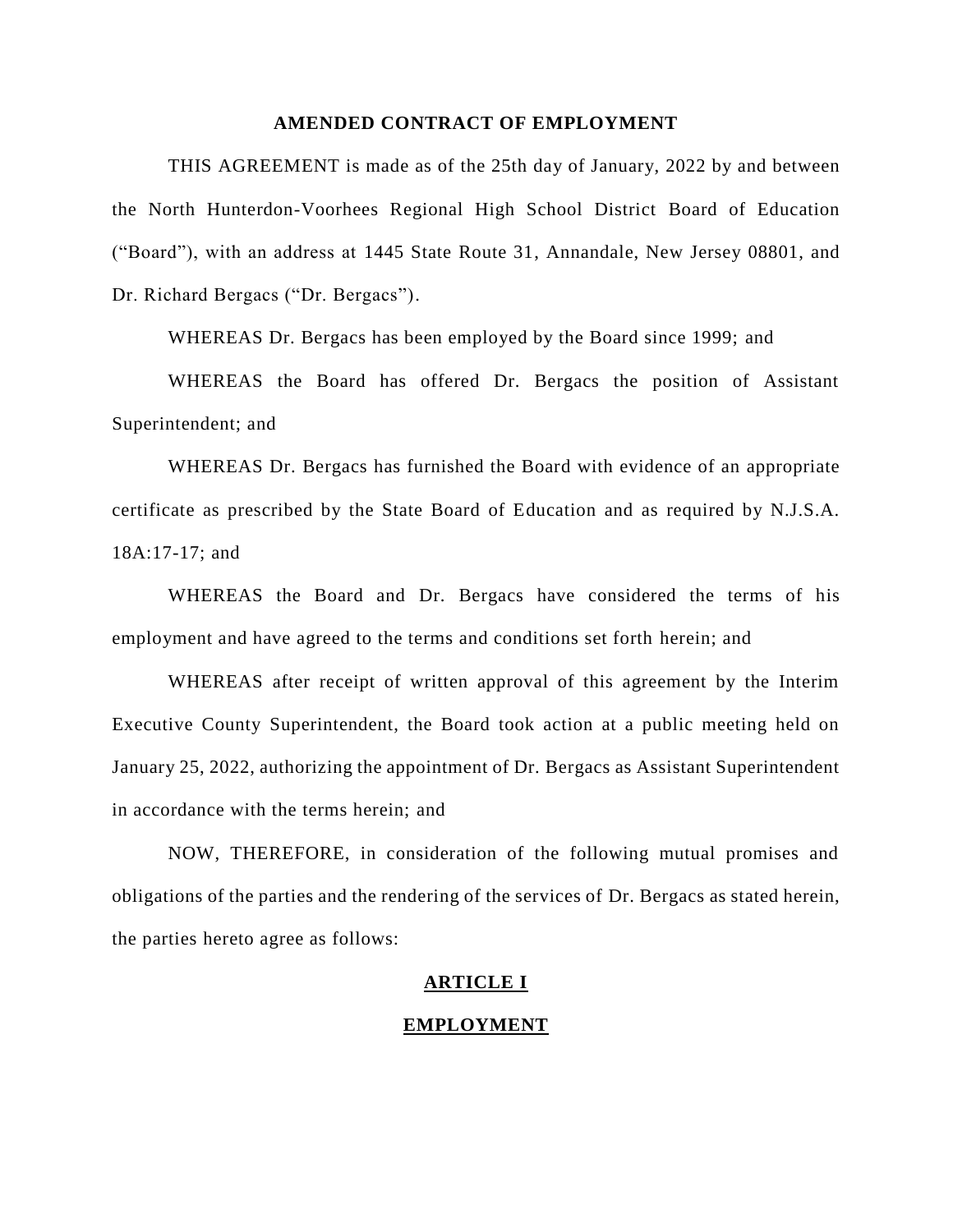A. The Board agrees to employ Dr. Bergacs as Assistant Superintendent for the period (retroactive to) July 1, 2021, through June 30, 2022. Dr. Bergacs shall have no right to continued employment in the position of Assistant Superintendent after the expiration of the term of this Contract.

B. Dr. Bergacs shall be paid salary in the gross amount of one hundred eightynine thousand six hundred forty-eight dollars (\$189,648.00), in semi-monthly installments, in accordance with the Board's payroll policies and procedures, which salary represents a three (3%) increase over Dr. Bergacs' previous salary and such increase shall be retroactive to July 1, 2021. The Board and the Assistant Superintendent may amend the contract at a later date within the life of this contract to provide a mutually agreed upon salary increase. Any increase in salary will be submitted as an amendment to the contract, which is subject to a public hearing, and the amended contract must be approved by the Executive County Superintendent.

## **ARTICLE II**

#### **DUTIES**

In consideration of the employment, salary and fringe benefits established hereby, Dr. Bergacs agrees to the following:

A. To faithfully perform the duties of Assistant Superintendent in accordance with the laws of the State of New Jersey, rules and regulations adopted by the State Board of Education, existing Board policies and those adopted by the Board in the future, and in accordance with the job description for the position of Assistant Superintendent, which is incorporated by reference herein.

2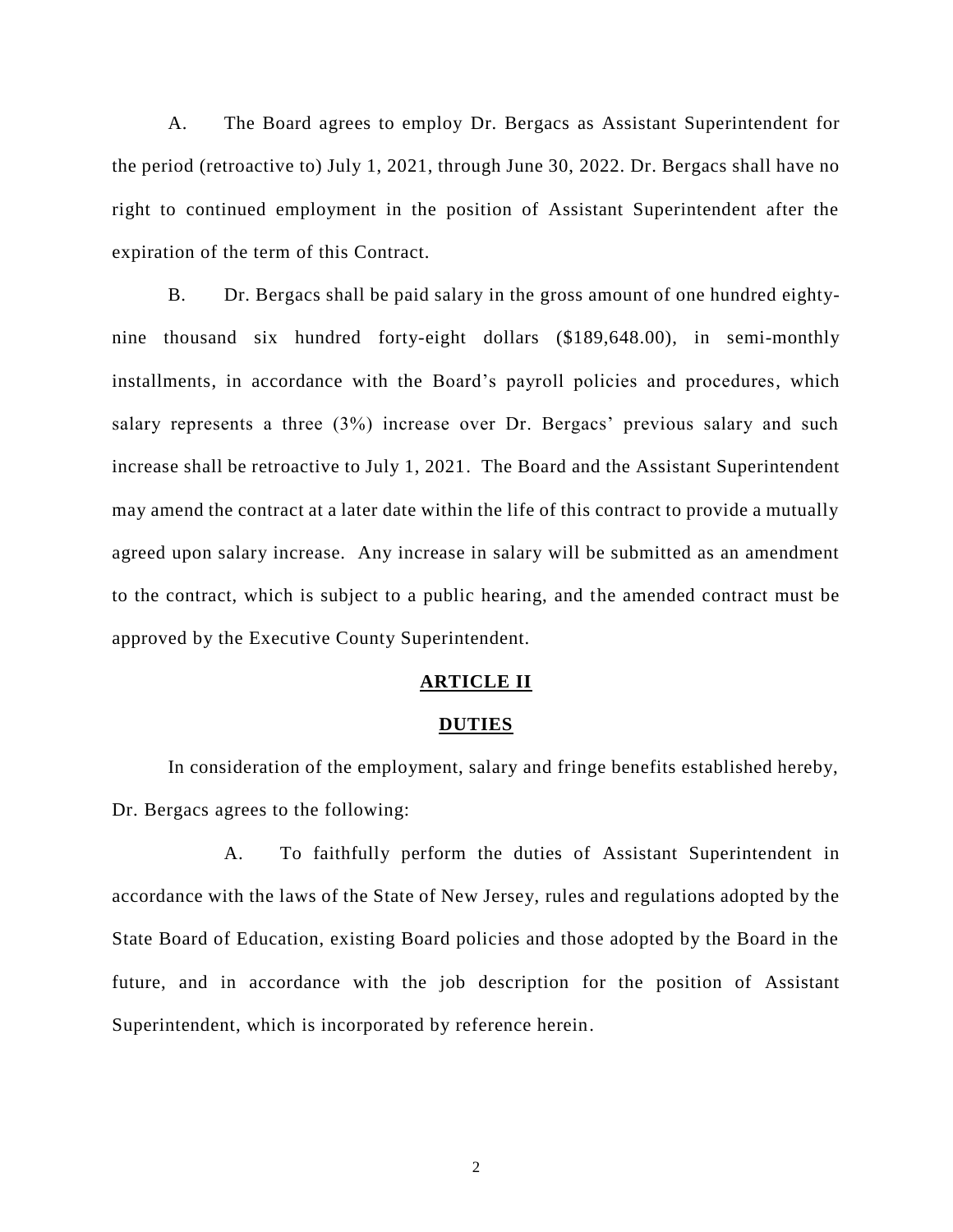B. To devote his full time, skills, labor and attention to his employment during the term of this Contract.

C. To attend appropriate professional meetings and conferences as a representative of the Board. The expenses incurred by Dr. Bergacs in connection with such meetings shall be reimbursed in accordance with the provisions of this Contract, Board policy and applicable law.

#### **ARTICLE III**

### **BENEFITS IN ADDITION TO SALARY**

A. Dr. Bergacs shall receive 12 sick days annually. Unused sick days leave shall be cumulative in accordance with the provisions of N.J.S.A. 18A:30-1 *et seq*. In the event of extended illness or disability which requires a prolonged absence beyond the number of sick days he may have accumulated, Dr. Bergacs may apply to the Board pursuant to N.J.S.A. 18A:30-6 for extended sick leave for a period not to exceed 30 additional work days. The Board will not unreasonably deny such an application provided that Dr. Bergacs's need for a prolonged absence is adequately supported by certification of a medical practitioner.

B. Upon retirement from the North Hunterdon-Voorhees Regional High School District, Dr. Bergacs will receive payment for unused accumulated sick days in an amount equivalent to one day's pay, calculated at the rate of 1/260th of his annual salary, for each two unused sick days which he will have accumulated as of the effective date of retirement, up to a maximum of fifteen thousand dollars (\$15,000.00). Payment of this amount shall be a non-elective employer contribution to the Board's Section 403(b) retirement plan. Monies will be contributed to the plan by the Board on behalf of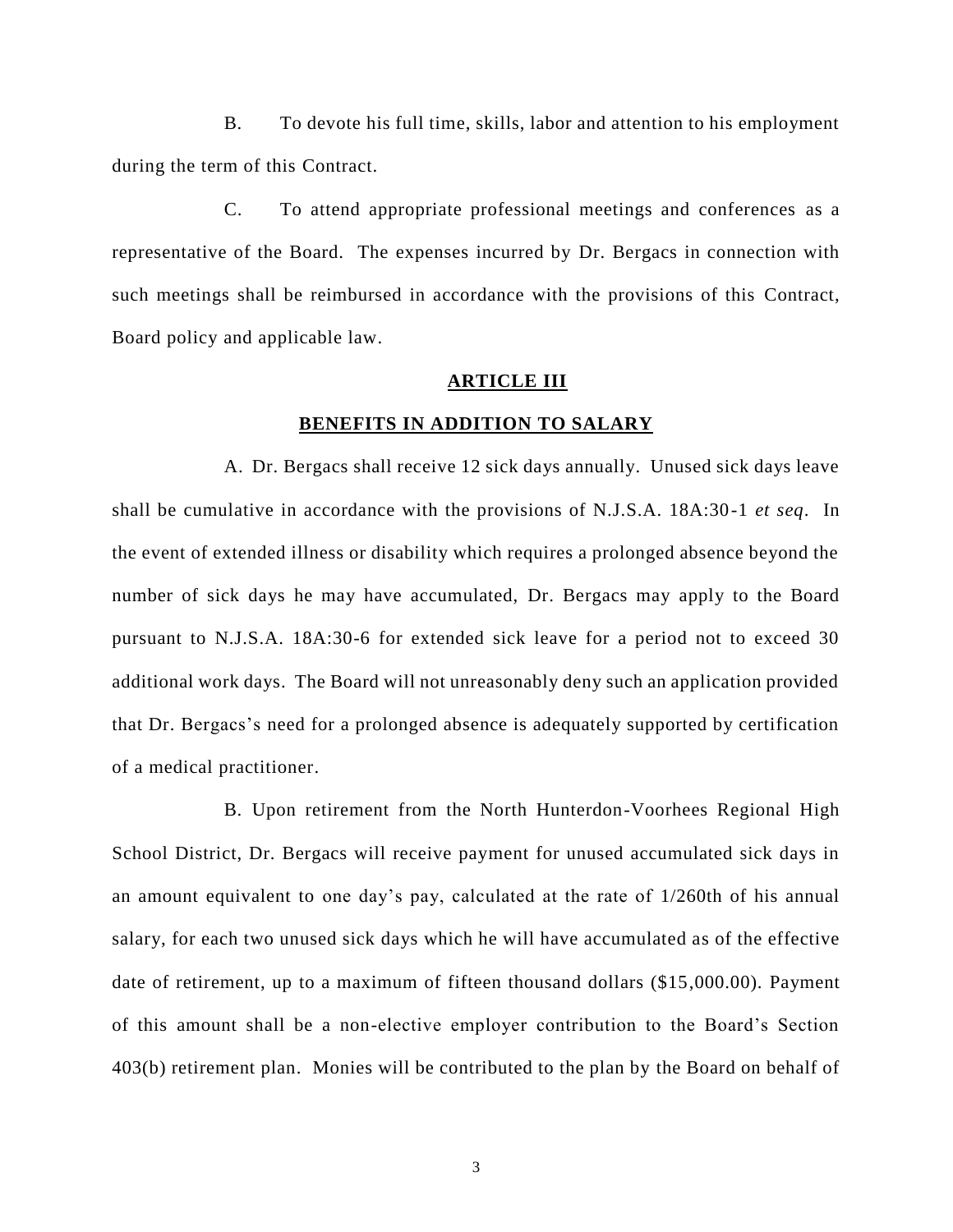Dr. Bergacs in five equal installments, one in each of the five years following his retirement, each in an amount up to the maximum allowed by law. Funds will be held by the Board until such time as each annual contribution becomes due, and Dr. Bergacs shall have no right to or interest in such funds until payment is due. In the event of Dr. Bergacs's death before the date on which the last contribution on his behalf becomes due, no further contributions shall be made on his behalf pursuant to this provision. No payment shall be made pursuant to this provision to Dr. Bergacs's estate or beneficiaries under a will. Further, this benefit shall be suspended in the event that charges against Dr. Bergacs have been forwarded to the Commissioner of Education and shall be forfeited if such charges are upheld.

C. Dr. Bergacs will be entitled to three personal days each year, and if not used, they may be rolled over each year into sick days.

D. Dr. Bergacs will be entitled to up to five days at any time in the event of death of his parent, spouse, child, son-in-law, daughter-in-law, brother, sister, brotherin-law, sister-in-law, or other member of the immediate household. Additional emergency leave may be approved by the Superintendent.

E. Dr. Bergacs shall be entitled to membership paid by the Board in the American Association of School Administrators, New Jersey Association of School Administrators, Hunterdon County Administrators Association and any others approved by the Board.

F. Dr. Bergacs may periodically request approval to attend professional conferences as Assistant Superintendent and as a representative of the Board. Approval shall be requested in such a manner as to provide the Board with reasonable opportunity

4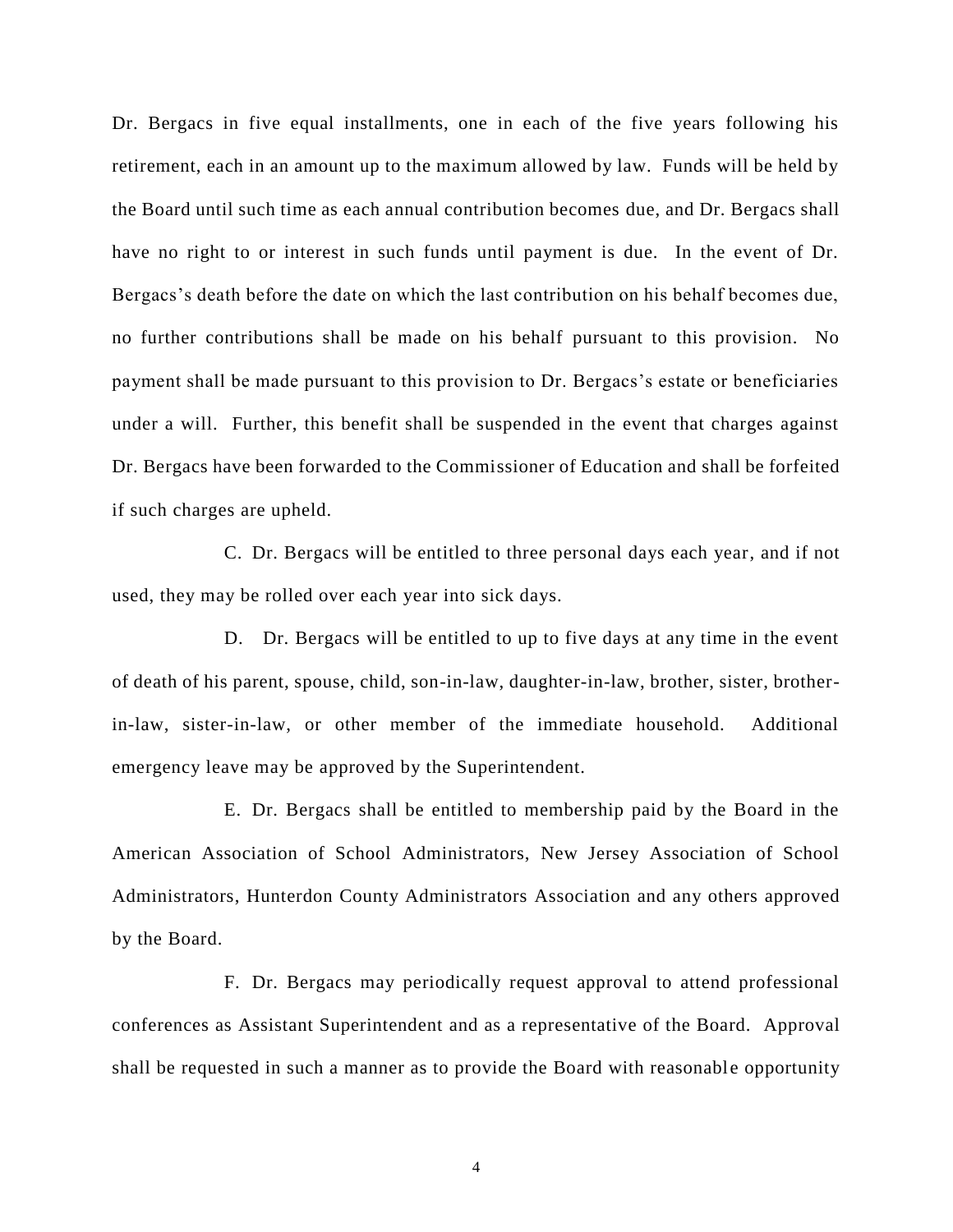to consider such requests prior to the date of such conference. These conferences should include but not be limited to the American Association of School Administrators, New Jersey Association of School Administrators and New Jersey School Boards Association Workshops.

G. Dr. Bergacs shall be entitled to an annual vacation of 23 working days per year in addition to the holidays given to central office personnel. Dr. Bergacs shall take his vacation time only after giving the Superintendent reasonable notice, except if Dr. Bergacs wishes to take five continuous vacation days, he shall give the Superintendent at least ten days prior notice of his intent to take such vacation. In the event that Dr. Bergacs intends to take three or fewer continuous vacation days, such notice will not be necessary. In accordance with N.J.S.A. 18A:30-9, if vacation time is not taken because of business demands, Dr. Bergacs may carry over up to 15 vacation days to the subsequent year. This "carry over" shall not be cumulative. Remaining unused vacation days (in excess of the 15 "carry over" days) shall be forfeited. In the event Dr. Bergacs's employment relationship with the Board ends, Dr. Bergacs shall be entitled to payment for unused accumulated vacation days to a maximum of \$26,910, equivalent to thirtyeight days.

H. Dr. Bergacs, his spouse and his dependents shall be entitled to receive medical, dental and other health insurance coverages, and shall contribute to those benefits pursuant to applicable law and regulation.

## **ARTICLE IV**

# **EVALUATION**

5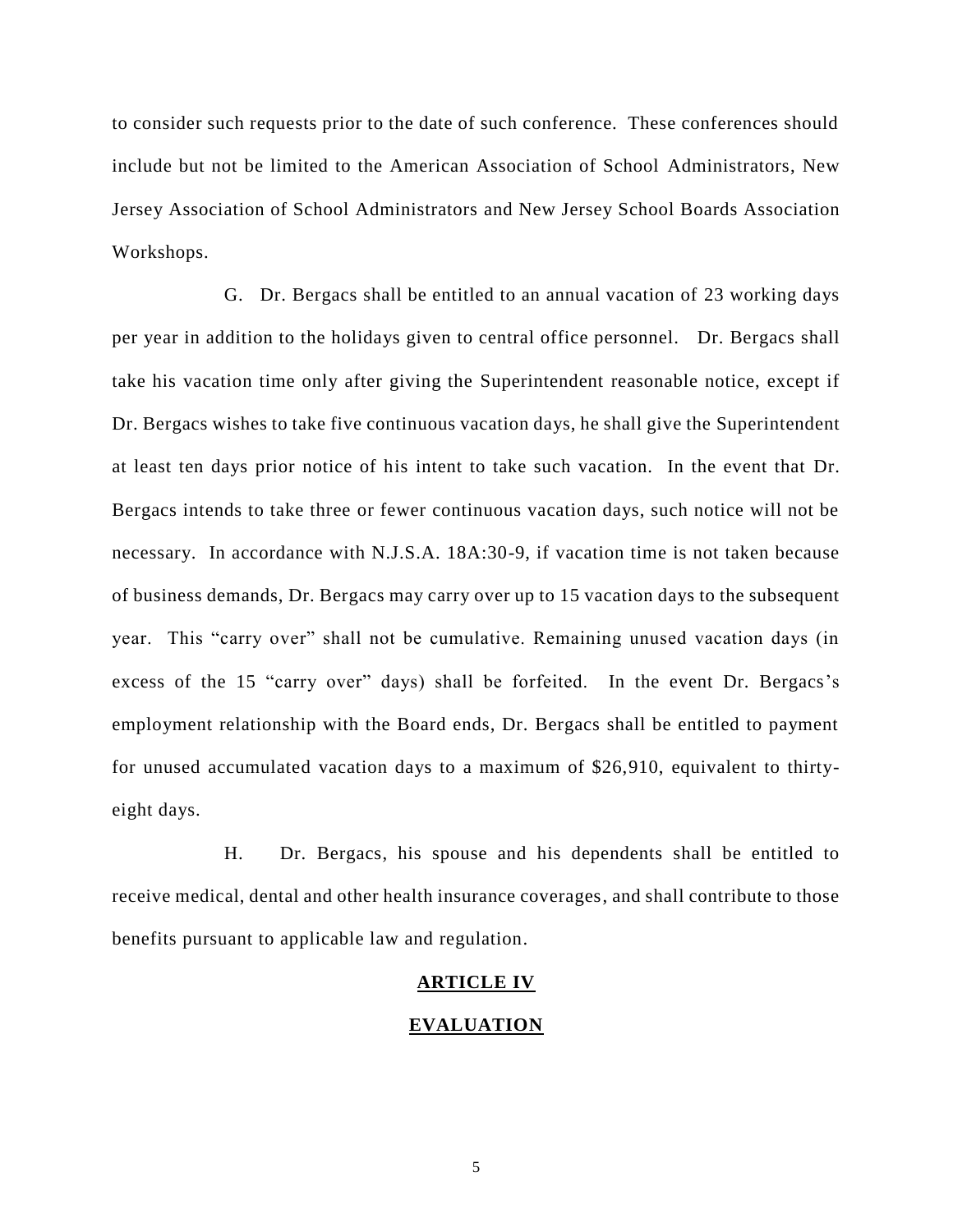Dr. Bergacs's performance shall be evaluated by the Superintendent once during the term of this Contract.

# **ARTICLE V**

## **TERMINATION AND NON-RENEWAL**

A. In the event Dr. Bergacs's certification is revoked, this contract shall be null and void as of the date of the revocation. Likewise, if Dr. Bergacs is precluded from performing his duties by any judgment, order or direction of any court of competent jurisdiction or the Commissioner of Education, this contract shall be null and void as of the date of the judgment, order or direction, and Dr. Bergacs's employment shall cease.

B. Dr. Bergacs shall not terminate this agreement except upon giving the Board at least sixty (60) days prior written notice of such termination. Such notice shall be hand-delivered or sent via certified mail, return receipt requested, addressed to the Superintendent.

### **ARTICLE VI**

## **MISCELLANEOUS**

A. The terms and conditions of this contract shall not be modified except by the written consent of both parties hereto. Any modification to the Contract will be submitted to the Executive County Superintendent for review and approval.

B. If any term of this contract is deemed unenforceable or void in accordance with New Jersey law, all other unaffected clauses shall remain in full force and effect. This contract shall be interpreted in accordance with New Jersey law.